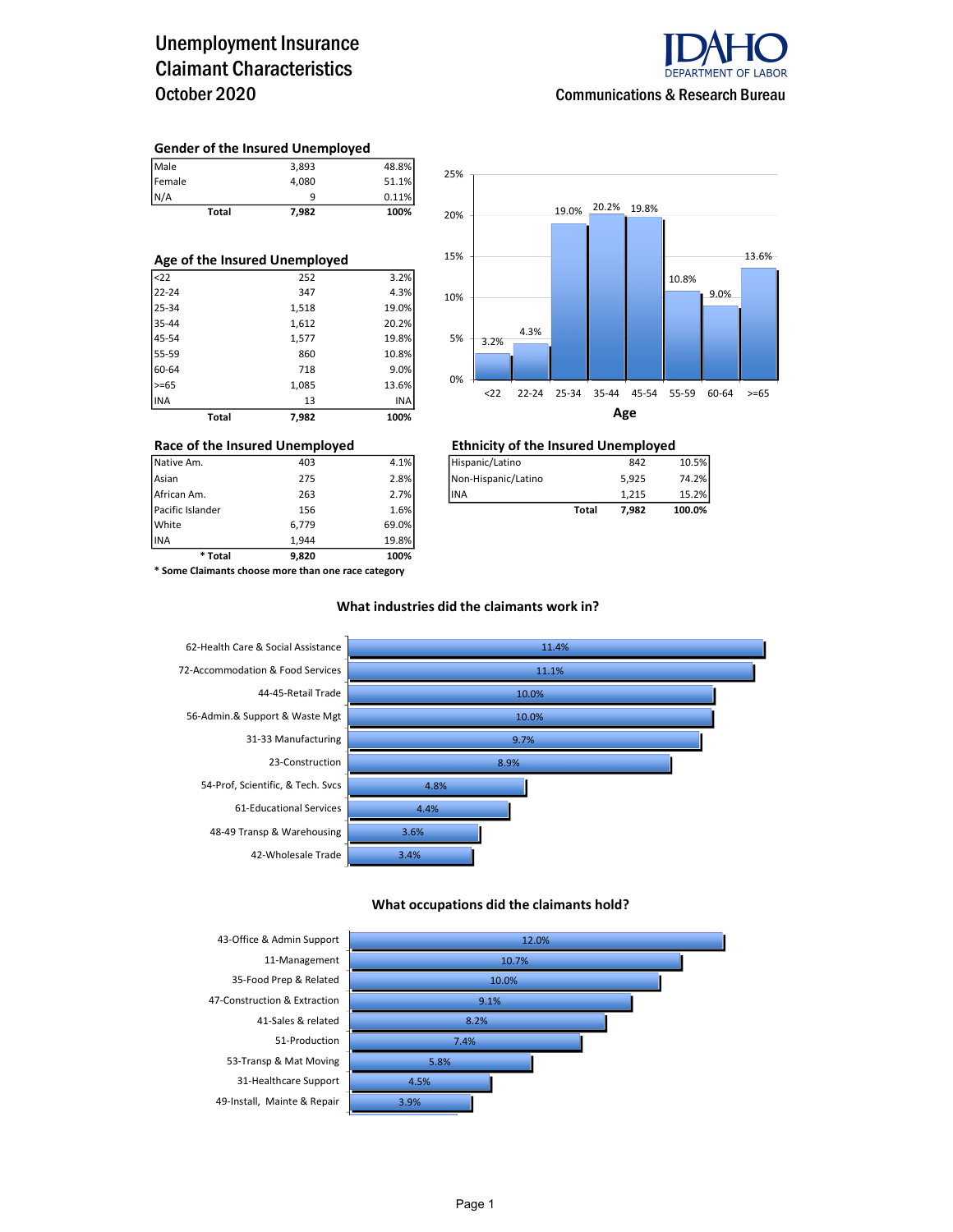# Unemployment Insurance Claimant Characteristics



## October 2020 **Communications & Research Bureau**

| <b>Demographics</b>                                          | <b>October</b> |       | September |       | <b>Monthly</b>    | <b>October</b> | Yearly |                   |
|--------------------------------------------------------------|----------------|-------|-----------|-------|-------------------|----------------|--------|-------------------|
|                                                              | 2020           |       | 2020      |       | <b>Difference</b> | 2019           |        | <b>Difference</b> |
|                                                              |                |       |           |       |                   |                |        |                   |
| Gender:                                                      |                |       |           |       |                   |                |        |                   |
| Male                                                         | 3,893          | 48.8% | 5,432     | 48.6% | $-1,539$          | 1,914          | 54.7%  | 1979              |
| Female                                                       | 4,080          | 51.1% | 5,742     | 51.3% | $-1,662$          | 1,585          | 45.3%  | 2495              |
| <b>INA</b>                                                   | 9              | 0.1%  | 13        | 0.1%  | $-4$              | $\overline{2}$ | 0.1%   | $\overline{7}$    |
| <b>Total</b>                                                 | 7,982          |       | 11,187    |       | $-3,205$          | 3,501          |        | 4481              |
| Race: NOTE: Claimants may choose more than one Race category |                |       |           |       |                   |                |        |                   |
| Native American                                              | 403            | N/A   | 559       | N/A   | $-156$            | 233            | N/A    | 170               |
| Asian                                                        | 275            | N/A   | 378       | N/A   | $-103$            | 90             | N/A    | 185               |
| African American                                             | 263            | N/A   | 355       | N/A   | $-92$             | 98             | N/A    | 165               |
| Pacific Islander                                             | 156            | N/A   | 196       | N/A   | $-40$             | 48             | N/A    | 108               |
| White                                                        | 6,779          | N/A   | 8,386     | N/A   | $-1,607$          | 2,748          | N/A    | 4031              |
| <b>INA</b>                                                   | 1,944          | N/A   | 2,742     | N/A   | $-798$            | 878            | N/A    | 1066              |
|                                                              |                |       |           |       |                   |                |        |                   |
| <b>Ethnicity:</b>                                            |                |       |           |       |                   |                |        |                   |
| Hispanic/Latino                                              | 842            | 10.5% | 1,328     | 11.9% | $-486$            | 335            | 9.6%   | 507               |
| Non-Hispanic/Latino                                          | 5,925          | 74.2% | 8,207     | 73.4% | $-2,282$          | 2,625          | 75.0%  | 3300              |
| <b>INA</b>                                                   | 1,215          | 15.2% | 1,652     | 14.8% | $-437$            | 541            | 15.5%  | 674               |
|                                                              |                |       |           |       |                   |                |        |                   |
| Age:                                                         |                |       |           |       |                   |                |        |                   |
| $22$                                                         | 252            | 3.2%  | 362       | 3.2%  | $-110$            | 60             | 1.7%   | 192               |
| 22-24                                                        | 347            | 4.3%  | 477       | 4.3%  | $-130$            | 89             | 2.5%   | 258               |
| 25-34                                                        | 1,518          | 19.0% | 2,091     | 18.7% | $-573$            | 586            | 16.7%  | 932               |
| 35-44                                                        | 1,612          | 20.2% | 2,124     | 19.0% | $-512$            | 682            | 19.5%  | 930               |
| 45-54                                                        | 1,577          | 19.8% | 2,126     | 19.0% | $-549$            | 834            | 23.8%  | 743               |
| 55-59                                                        | 860            | 10.8% | 1,205     | 10.8% | $-345$            | 494            | 14.1%  | 366               |
| 60-64                                                        | 718            | 9.0%  | 1,026     | 9.2%  | $-308$            | 354            | 10.1%  | 364               |
| $>= 65$                                                      | 1,085          | 13.6% | 1,754     | 15.7% | $-669$            | 402            | 11.5%  | 683               |
| <b>Total</b>                                                 | 7,969          |       | 11,165    |       | $-3,196$          | 3,501          |        | 4468              |